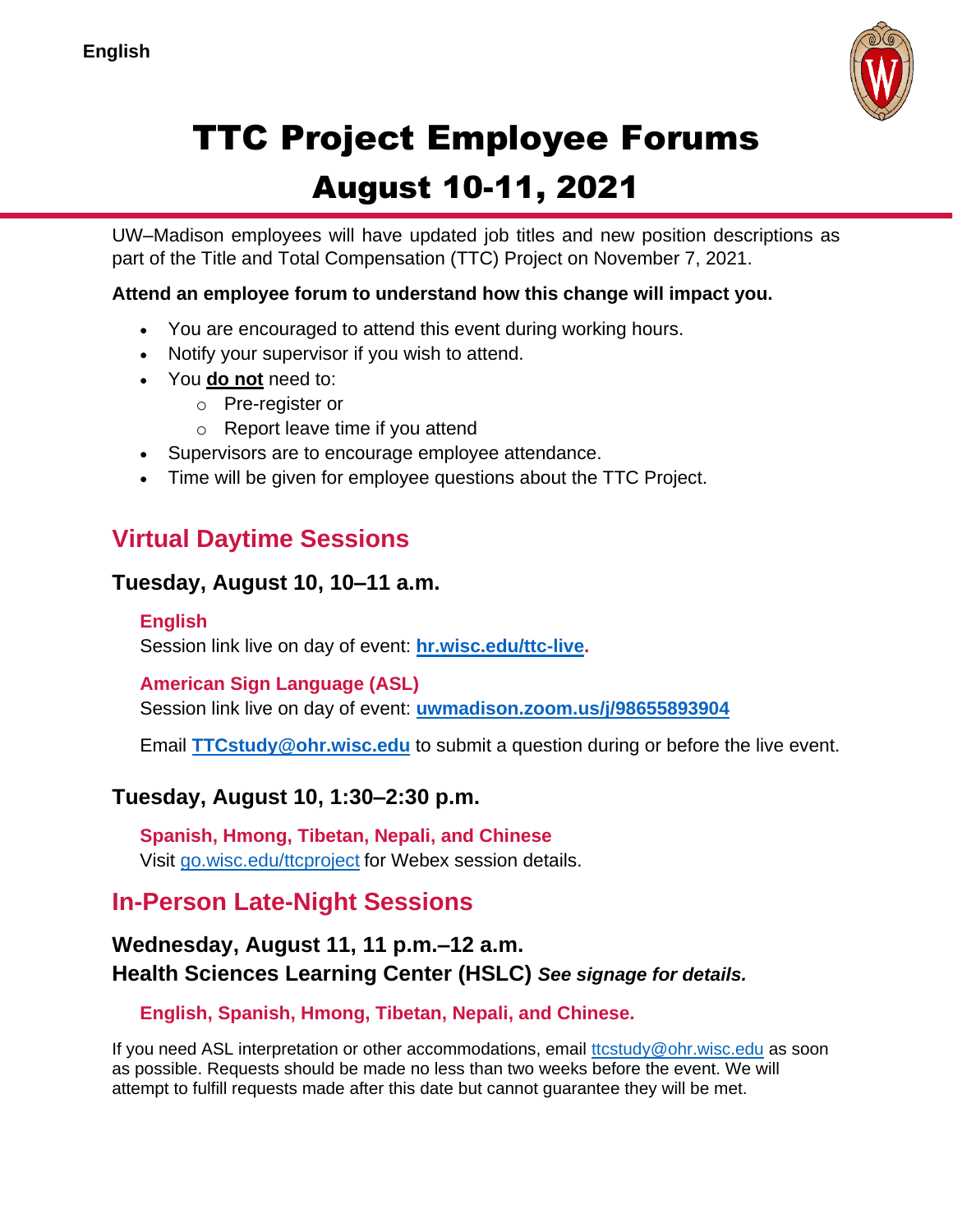

# Foro del Proyecto de Puestos de Trabajo y Compensación Total (Proyecto TTC) para empleados. (10 y 11 de agosto de 2021)

Los empleados de UW–Madison tendrán un ajuste/cambio del nombre oficial de los puestos de trabajo y una nueva descripción del puesto como parte del Proyecto de Puestos de Trabajo y Compensación Total [*Title and Total Compensation* (*TTC*) *Project*] a partir del 7 de noviembre de 2021.

#### **Participe en un foro de empleados para entender cómo este cambio le afectará.**

- Le exhortamos a que asista a este evento durante su horario de trabajo.
- Avísele a su supervisor si desea participar.
- Usted **no** necesita:
	- o Anotarse con antelación ni
	- o Tomar o pedir tiempo de permiso para participar
- Los supervisores deben animar a los empleados a que participen
- Los empleados tendrán tiempo para hacer preguntas sobre el Proyecto *TTC*.

# **Sesión virtual diurna en español**

#### **El martes, 10 de agosto de 1:30 a 2:30 p.m.**

**Enlace a Webex/***Webex link: [go.wisc.edu/64nlja](https://go.wisc.edu/64nlja)* O llamar al teléfono: +1-415-655-0001 (*US Toll*) O al: +1-312-535-8110 [*United States Toll* (Chicago)] **Número de la reunión/***Meeting number***:** 120 321 2109 **Contraseña/***Password***:** GVui9SAWN39 **(48849729 si se conecta mediante el teléfono)**

## **Sesión nocturna presencial (en persona) en español**

#### **El miércoles, 11 de agosto de 11 de la noche a 12 a.m. En el** *Health Sciences Learning Cente***r (***HSLC***)**

#### *Vea los letreros para obtener más detalles.*

Si necesita servicios de interpretación de Lenguaje de Signos o Señas Americano (*ASL* por sus siglas en inglés) o algún otro tipo de acomodaciones, envíe un correo electrónico lo antes posible a: [ttcstudy@ohr.wisc.edu.](mailto:ttcstudy@ohr.wisc.edu) Las solicitudes deben hacerse al menos dos semanas antes del evento. Intentaremos satisfacer las solicitudes recibidas después de este plazo pero no podemos garantizarlo.

Para obtener más información, visite este sitio: [go.wisc.edu/ttcproject.](file:///C:/Users/huw/AppData/Local/Microsoft/Windows/INetCache/Content.Outlook/ODSMKMDM/go.wisc.edu/ttcproject)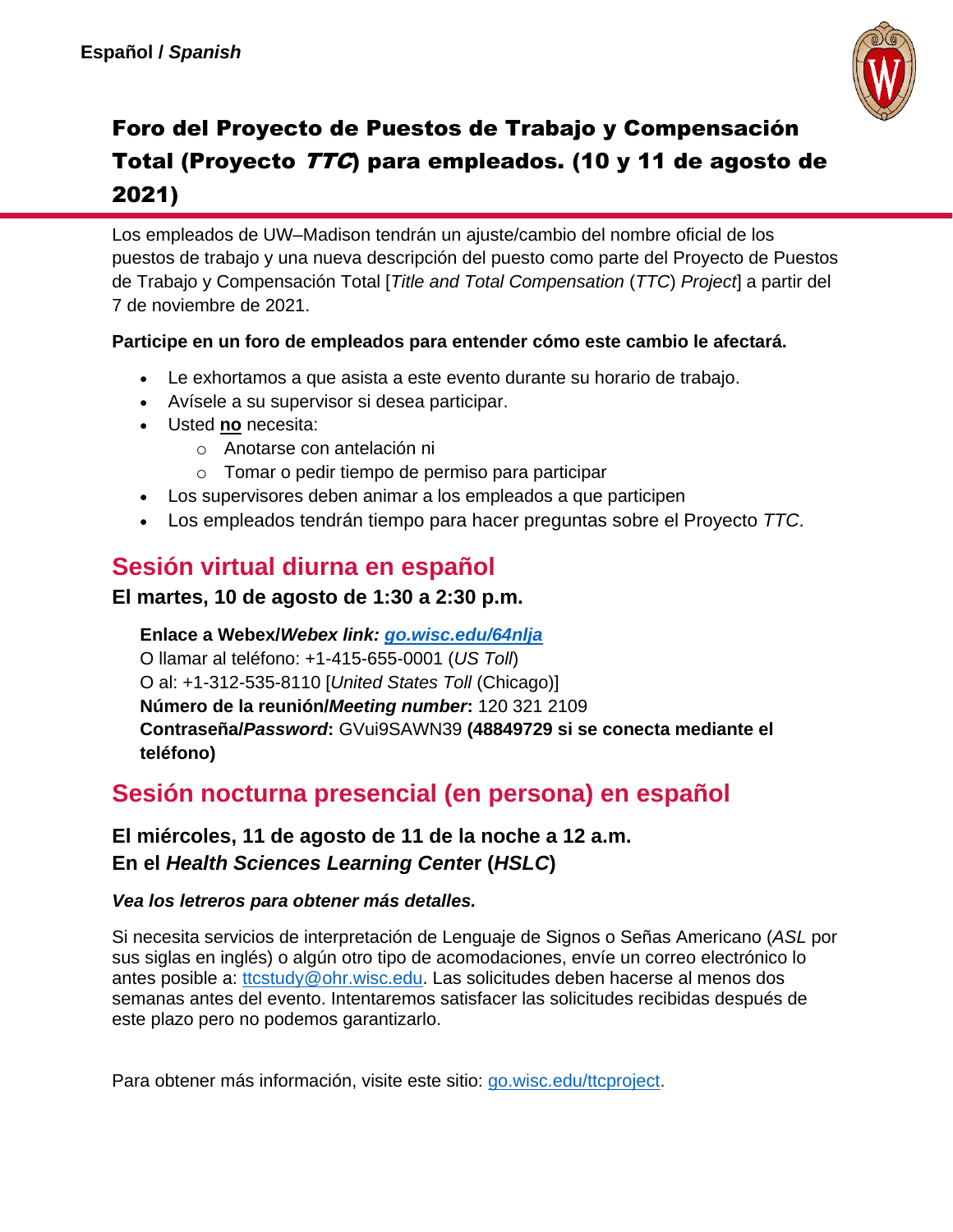

# Caij Tham Nrog Cov Neeg Ua Haujlwm txog qhov TTC Project

# Yim Hli xiab 10-11, 2021

UW–Madison cov neeg ua num yuav muaj cov npe haujlwm thiab daim qauv luag haujlwm tshiab raws qhov *Title and Total Compensation (TTC) Project* pib lub Kaum Ib Hlis xiab 7, 2021.

#### **Koom ib lub caij sib tham kawm kom to taub qhov pauv no yuav raug koj li cas.**

- Cuab koj zog kom los koom qhov kev tham no thaum lub caij ua haujlwm.
- Qhia koj tus thawj saib yog koj yuav los koom.
- Koj **tsis tau**:
	- o Tso npe ua ntej los
	- o Tsis tau siv caij so rau lub caij los koom
- Xav kom cov thawjsaib cuab cov neeg ua num zog kom los koom.
- Yuav muaj caij rau cov neeg ua num nug txog qhov *TTC Project*.

#### **Caij Nyias Nyob Nyias Ib Qho Tham Nruab Hnub rau Lus Hmoob Zwj Quag (***Tuesday***), Yim Hli xiab 10, 10–11 teev sawv ntxov**

*Webex link: [go.wisc.edu/7gg6cj](https://go.wisc.edu/7gg6cj)* +1-415-655-0001 *US Toll* +1-312-535-8110 *United States Toll (Chicago)* **Tus lej sib tham:** 120 780 7559 **Tus** *password***:** jsXiGidW243 **(57944439 yog siv xovtooj hu)**

#### **Caij Tuaj Kiag Sib Tham Tsaus Ntuj Lig rau Lus Hmoob Zwj Feej (***Wednesday***), Yim xiab 11, 11 –12 teev ib tag hmo Hauv** *Health Sciences Learning Center (HSLC)*

*Saib cov paid qhia kom mus rau chav twg.*

Yog koj xav tau kev piav tes txhais lus los lwm yam kev pab, xa *email* rau [ttcstudy@ohr.wisc.edu](mailto:ttcstudy@ohr.wisc.edu) sai li sai tau. Kev thov yuav tsum hais tsis pub luv tshaj ob asthiv ua ntej hnub sib tham. Peb yuav ua li ua tau pab raws kev thov tabsis yuav tsis lees tias yuav tsum tau xwb.

Mus saib hauv [go.wisc.edu/ttcproject](file:///C:/Users/huw/AppData/Local/Microsoft/Windows/INetCache/Content.Outlook/ODSMKMDM/go.wisc.edu/ttcproject) kawm ntxiv.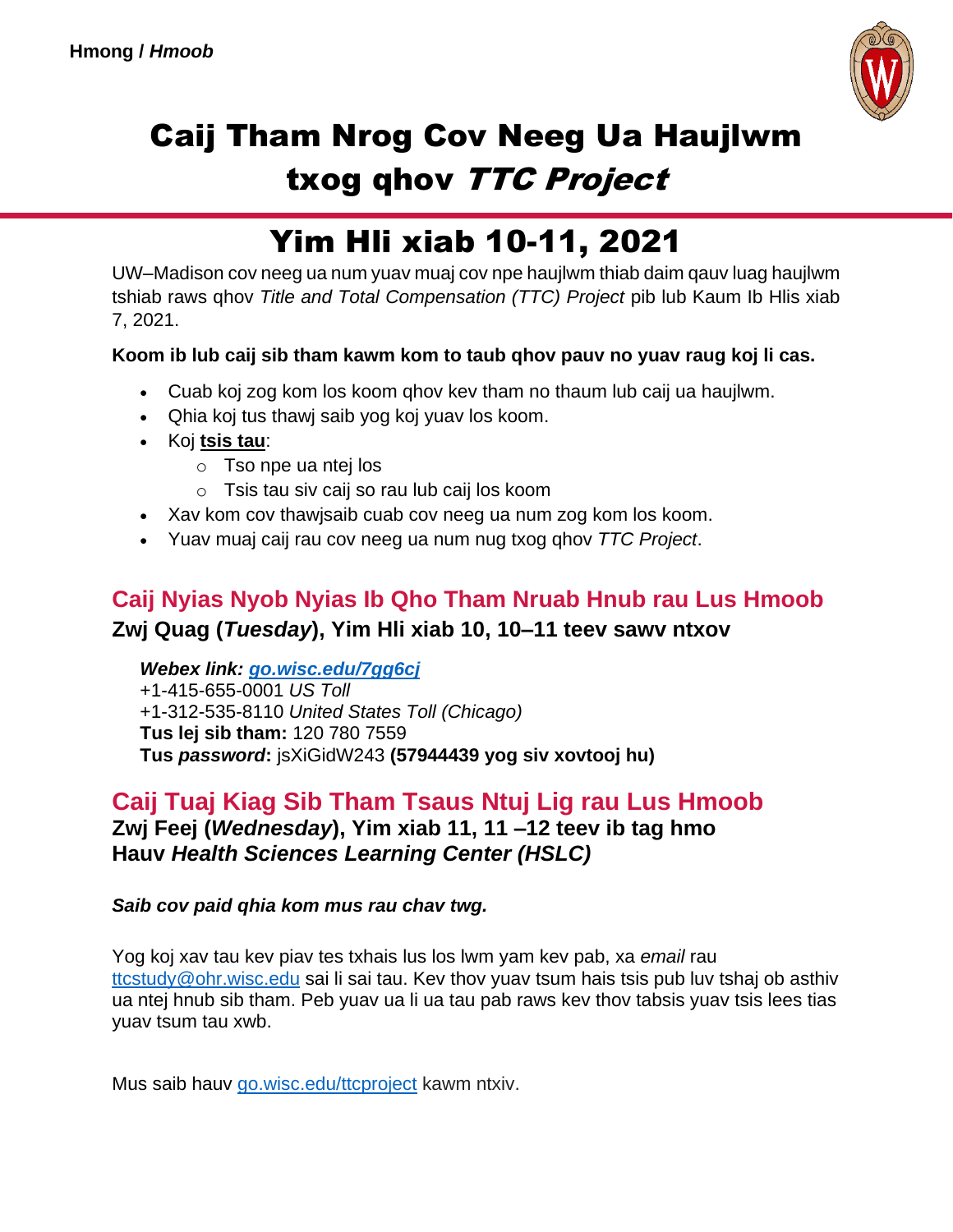६<sup>.</sup>ଝିশথ' [go.wisc.edu/ttcproject](file:///C:/Users/huw/AppData/Local/Microsoft/Windows/INetCache/Content.Outlook/ODSMKMDM/go.wisc.edu/ttcproject) འདི་ནས་ୡིབ་ཕྲའི་གནས་རྱུལ་རྒྱུས་མོན་གནང་རོགས།

ঘান্য-ষ্টান্'ট্টেন্'ন'জা<sup>:</sup>ই'ন্মঘ্'মহ্নি'ষ্ক্ৰান্' ASL শী'ষ্ক্ৰান্'ষ্ক্ৰুম'ৰ্মজ্ঞৰ্'ন'ভ্ৰুম'লাৰৰ ম'ন্মাৰা'ৰীত অৱ<br>শান্য-ষ্টান্'ট্টেন্'ন'জা:মিলামহন্মিণ্ডা <u>[ttcstudy@ohr.wisc.edu](mailto:ttcstudy@ohr.wisc.edu) ལ་འབྲེལ་གདུག་ག</u>ནང་རོགས། རེ་འདུན་རྲམས་བྱེད་སྐོ་དརོས་གୡིའི་གརྲའ་འལོར་གྱིས་ཀྱིས་གྱི་སྲོན་ལ་རས་པར་དུ་ ཞུ་དགོས། དུས་བཀག་འདིའི་རྗེས་སུ་རེ་འདུན་ཞུས་པར་ང་ཚོས་ཐབས་ཤེས་བྱེད་ཆོག་ཀྱང་རེ་འདུན་བསྒྲུབ་ཐུབ་མིན་ཁས་ལེན་བྱེད་དཀའ།

## শ্রম্ভূমেণ্ড্রিমন্ত্র"মহ'ঙ্গুন্মম'ম'শ্র্মীন্সম্ হঁন্যুম্য

ཚོགས་ཡུལ། *Health Sciences Learning Center (HSLC)*

### རེས་གཟའ་ལྷག་པ། ཕྱི་ཟླ་ ༨ ཚེས་ ༡༡ དགོང་མོའི་ཆུ་ཚོད་ ༡༡ ནས་ ༡༢།༠༠ བར།

## དགོང་མོ་འཕྱི་བོའི་བོད་སྐད་ཀྱི་མི་དངོས་ངོ་ཐུག་ཚོགས་ཐུན།

## শ<sup>ন্মহ</sup>'ৰ্ক্ষণ hbUwNVem535 (<sup>নে'মহ'ৰ্ষ্মণব্ৰুজহ'মুহৰণ 42896836 <sup>বই</sup>'ৰ্ণশ্বৰ্ষ্ণবক্সু)</sup>

**Webex** དྲ་ཐག *[go.wisc.edu/vf7osf](https://go.wisc.edu/vf7osf)* +1-415-655-0001 US Toll +1-312-535-8110 United States Toll (Chicago) ཚོགས་འདུའི་ཨང་གྲངས། 120 759 1808

## <sup>ঽয়</sup>ম্মন্মন্ম ইদ্ধা ২ <del>এ</del>মা ০০ ৡিব্রুমন্ত্র উঁন পৃথ০ বন্ধা থাণ্ড০ নম

# ৡ৾ঀ<sup>ৢ</sup>য়ড়৻ৼ৸ৼ৸ৼ৻ড়৻ৼ৻ড়৾ৼঢ়৸ৼ৻ড়৸

- ལས་བྱེད་རརོར་མིང་བོབ་དང་་སྱོན་ལོངས་གུན་གསབ་*(TTC*) ལས་འகར་ঘད་རྲི་བ་གེདོང་བའི་དུས་རΣོད་རྲོད་རོས།
- ড়ৢ੶৳য়ৼ৸ৼড়ৼ৸ঀৢৢ৽৸ৼ৽ঀৢঀ৾ৼঀৼ৸ৼ৸ড়৸ৼঀ৻ৼঀৢৼ৸ৼ৻ড়৸ৼ৻ড়ৢ৸ৼ৻ড়৻৸ড়৻৸
- o མୠམ་ୡୣ୩ས་བྱ៝ད་རΣོ་གུང་གསེང་རྲོབ་སེང་ୡུ་མི་དགོས།
- o ষ্ট্ৰ্ব্ক্ট্ন্ব্ৰ্ম্ম ষ্ট্ৰ্ন্ম্ব্ৰ্ম্ম কৰ্মী মানৱ্য
- ৢ ড়৾৲ড়ৢ৽৶ড়৾ৼ৻ড়ৢ৻ৼ৻ড়৸ৼ৻ৼ
- শৃণ ষ্ট্ৰিন (ৰ্শৰ্মণ বৰ্মন উদ্দেশ্বিক স্মাণ্ড ক্লিব্ৰাগ্ম ইন্সম্বৰ বিদ্যালয়)
- ড়ॆ<sub>ৗ</sub>৾৲ৼ৽৻৸য়ৼৗঢ়৾ৼয়ৢ৸য়ৼ৾য়ৢ৸য়৾ৼড়ৗৼ৾য়ৢ৸ৼঀৼ৻৾ড়য়৾৸য়৾ৼ৸ড়৾ৼ৸ড়৻৸ড়৻৸ড়৻৸ড়৻৸

# অম্বইন্স্প্ৰান্থীনষ্ট্ৰিশস্ত্ৰীৰ অৰ্থনিত বিভিন্ন কৰি বিভিন্ন কৰি বিভিন্ন কৰি বিভিন্ন কৰি বিভিন্ন কৰি বিভিন্ন ক

খ্রীর্ম<sup>.</sup> ২০২০ ক্ল*া* ঠর্জা �� ঙ্গ্রিশ্বিশ্বীর্ষ জীব শর্ষযুগ করি (ঝিঝ'দীর্ষর) শীত্মমান্তীন উমাধ্যমন্ত্র উদার্জন আমান (TTC) <u>য়য়রহম্ভীরূপিয়ার আবিয়েনে আবিয়ার বিশিষ্কার আবি মার্থার বিশিষ্ট্র বিশিষ্ট্র বিশিষ্ট্র (জ্ঞার) বিশিষ্ট্র বিশিষ</u>

# খ্রিস্ম ২০২০ ক্লু ≺ ক্লুখ ১০ << ১১ ।

# མིང་ཐོབ་དང་ཁྱོན་ཡོངས་གུན་གསབ་ *(TTC)* ལས་འཆར་གྱི་ལས་བྱེད་བགྲོ་གླེང་ཚོགས་འདུ།

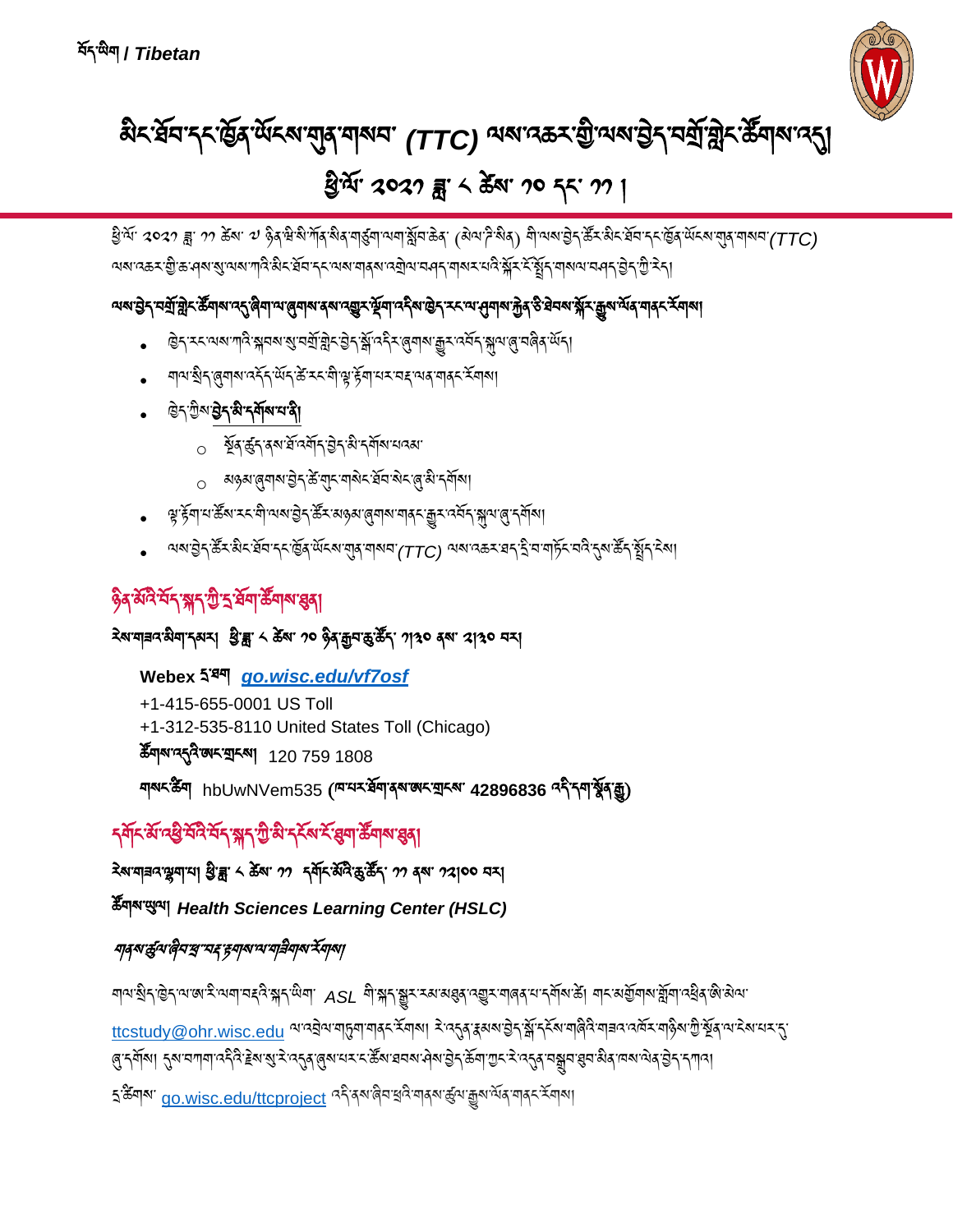

# TTC **परियोजना कर्मचािी फोिर् अगस्ट १०-११, २०२१**

कार्यशीर्यक र कुल तलब (*TTC*) पररर्ोजना अन्तर्यत नोभेम्बर ७, २०२१ मा *UW–Madison* का कमयचारीहरूले नर्ााँ कार्य शीर्षकहरू र नयाँ कार्यपद विवरण पाउनेछन्।

#### **कर्मचािी फोिर्र्ा उपस्स्ित भएि यो बदललेकसिी तपाईलं ाई असि गदमछ िाहा पाउनुहोस्।**

- कामको समयमा यो कार्यक्रममा उपस्थित हुन तपाईलाई प्रोत्साहन गरिन्छ ।
- उपस्थित हुन चाहनु भएमा तपाईको सुपरभाईजरलाई खबर गर्नुहोला।
- तपाईले यी कुराहरू **गर्नु पर्दैन**:
	- $\circ$  दर्ता गर्न वा
	- o उपवथित हुनुभएमा वबदा वलन
- सुपरभाईजरहरूले कर्मचारीहरूलाई कार्यक्रममा उपस्थित हुन प्रोत्साहन गर्नु पर्दछ।
- *TTC* पररर्ोजनाको बारेमा कमयचारी प्रश्नोत्तरका लावर् समर् हुनेछ ।

# **नेपाली भाषार्ा स्दनको भचमुअल बैठक**

### **र्ङ्गलबाि, अगस्ट १०, स्दउँसो १:३० बजे–२:३० बजे**

*Webex* **को स्लङ्क:** *[go.wisc.edu/g992p6](https://go.wisc.edu/g992p6)*

+1-415-655-0001 *US Toll* +1-312-535-8110 *United States Toll (Chicago)* **बैठकको नम्बि:** 120 515 7814 **बैठकको पासवर्म:** 3vkUNANbj62 **(फोनर्ा 38586262 स्िच्नुहोस)्**

## **नेपाली भाषार्ा िातीको व्यस्िगत-रूपर्ा बैठक**

**बुधबाि, अगस्ट ११, िाती ११ बजे–१२ बजे**

#### *Health Sciences Learning Center (HSLC)*

#### *वििरणका लावि साइन हेनुनहोला ।*

यदि तपाईलाई अमेरिकि साङ्केतिक भाषा अनुवादको (ASL) वा अन्य व्यवस्थापनको आवश्यक भएमा, कृपया [ttcstudy@ohr.wisc.edu](mailto:ttcstudy@ohr.wisc.edu) मा चाँडै ईमेल पठाउनुहोला । कार्यक्रमको दुई हप्ता अघि अनुरोध गरिनुपर्नेछ । हामी यो मिति पछि सकेसम्म अनुरोधहरू पूरा गर्ने कोसिश गर्नेछौं तर पूरा हुने ग्यारेन्टी दिन सक्दैनौं ।

थप जानकारीका लागि <u>[go.wisc.edu/ttcproject](file:///C:/Users/huw/AppData/Local/Microsoft/Windows/INetCache/Content.Outlook/ODSMKMDM/go.wisc.edu/ttcproject)</u> वेबसाईट हेर्नुहोला ।